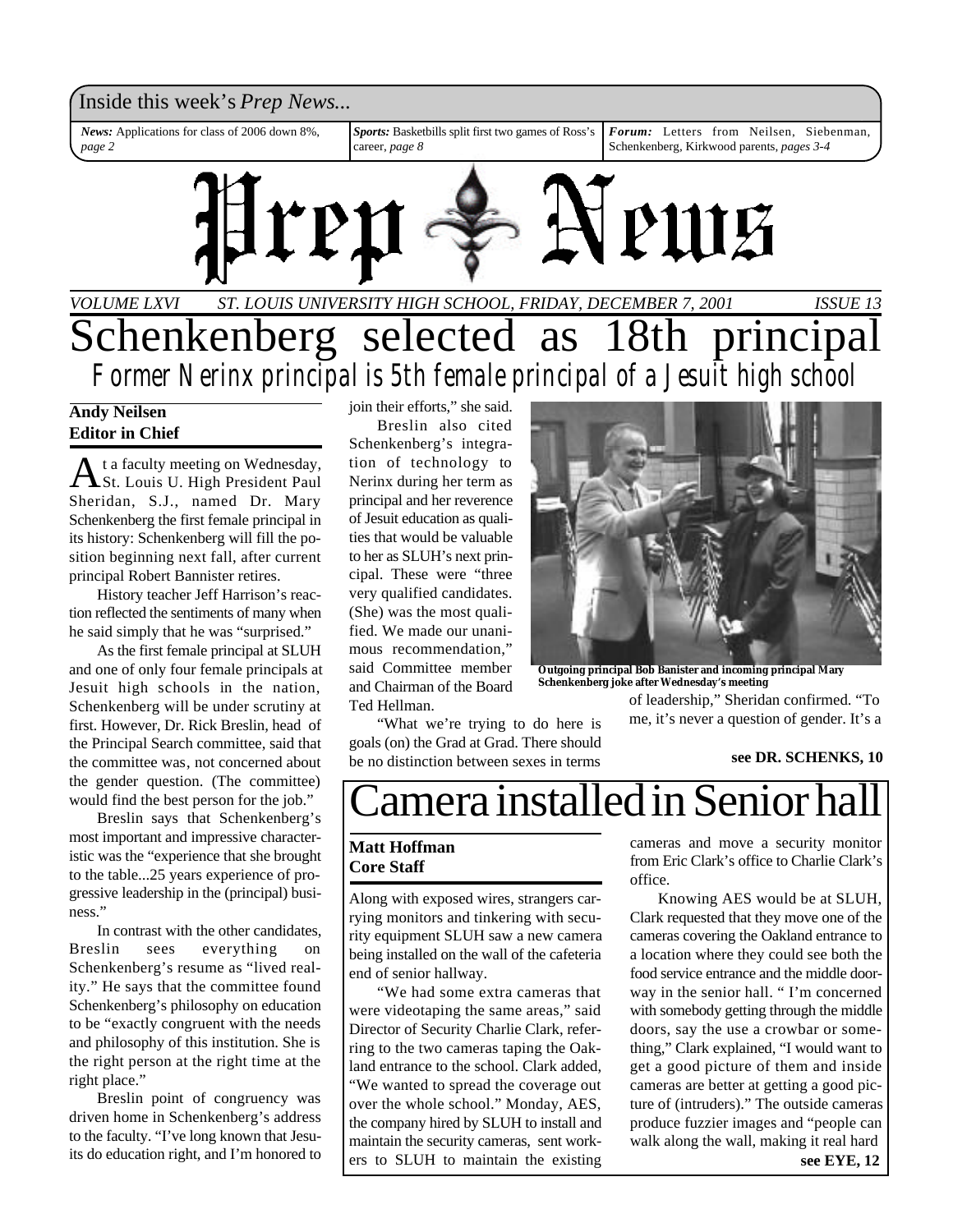# 2 **News** December 7, 2001 Class of '06 admission process takes shape *Applicant pool down 8% from last year's 360*

### **Geoff Brusca Reporter**

**Y** ou know you applied. You know<br>you interviewed. You know you got you interviewed. You know you got in. But you don't know what happened behind the scenes to get you accepted. And what's happening behind the scenes is very important with the admission season just starting.

This year's eighth graders, the SLUH class of 2006, have been feverishly working for the past few months to bulk up their credentials in preparation for their application submission. And the deadline for that submission expired this week, on Monday, Dec. 3, although SLUH is still unofficially accepting late applications.

330 applications have been submitted this year, a number down from last year's 360. SLUH Assistant Principal for Academics Mark Michalski attributes the unexpected low number to "the relatively few number of eighth graders" in Catholic grade schools right now. "Student applications come up and down (from year to year), like waves," Michalski said.

SLUH will accept approximately 265 students this year, as the administration wants to keep the SLUH population at about 1000 students. The school hasn't been losing many students due to what had been the recent economic stability and parents staying put.

Despite fewer applications, SLUH has done very well recruiting this year,

with Open House deemed "extremely successful." But, like other trends in SLUH applications this year, the number of families who attended the Open House was lower than expected.

SLUH received 30 applications from minority students this year, or just under 9.1% of the applicants, an average to slightly-above-average number. "There are just about no trends in minority applications," Michalski pointed out.

The grade shools with the highest number of applicants, were, surprisingly, Blessed Sacrament- Belleville, Ascension-Chesterfield, and St. Margaret-Mary, the first year any of those grade schools have been in the top three.

# STUCO kicks off annual Bosnian drive *40 families to benefit from collection*

### **Paul Hogrebe Reporter**

There is no better time than the holi-<br>days to serve as "Men for Others" in There is no better time than the holithe community. The upcoming Bosnian goods drive will provide the perfect opportunity to help others in the spirit of the season and to cultivate a sense of gratitude in willing volunteers.

The Bosnian drive provides needy Bosnian immigrants with basic domestic necessities. The goods drive serves St. Pius V parish, which has a large immigrant congregation. Many of the immigrant parents are searching for work, making seemingly rudimentary items too expensive to buy. Donated items include mainly toiletries and house cleaning supplies. Each homeroom sponsors one of 40 families that become its exclusive project.

Student Council serves as the organizer for this event. Said STUCO moderator Brock Kesterson, "SLUH acts as the liaison between the parish and the needy families." STUCO's officers have been visiting homerooms, explaining the process of item collection, and passing out collection laundry baskets, but the majority of this responsibility falls upon the shoulders of the homeroom representatives. Their task is to motivate their classmates and make sure they bring in their assigned items.

Sports Commissioner Adam Shukwit commented, "We really appreciate the efforts of our homeroom reps."

A student who would like to bring in something in addition to the listed items should find out specifics about his homeroom's family. For example, if the family has a young girl, a simple doll would make a great supplementary gift. Kesterson added, "Anything above and beyond is great, and greatly appreciated."

He advised against giving cash, though, mainly because it is not as immediately applicable as the domestic goods.

The distribution will occur on Dec. 15 from 9:00 a.m to 11:00 a.m., and STUCO invites everyone to participate. Students should know that families often invite the pseudo Santas into their homes to visit. Although there is usually no extensive conversation (English is their second language), volunteers see the thankfulness in their faces.

As Religious Affairs Commissioner Brian Wacker concluded, "It's nice to give back during a time when everyone is so focused on themselves. There is so much other stuff going in this time of year, it helps to put things in perspective."

*Quote of the Week "What is a wedding? Well, Webster's dictionary defines a wedding as the act of pulling weeds from one's garden."* -Homer Simpson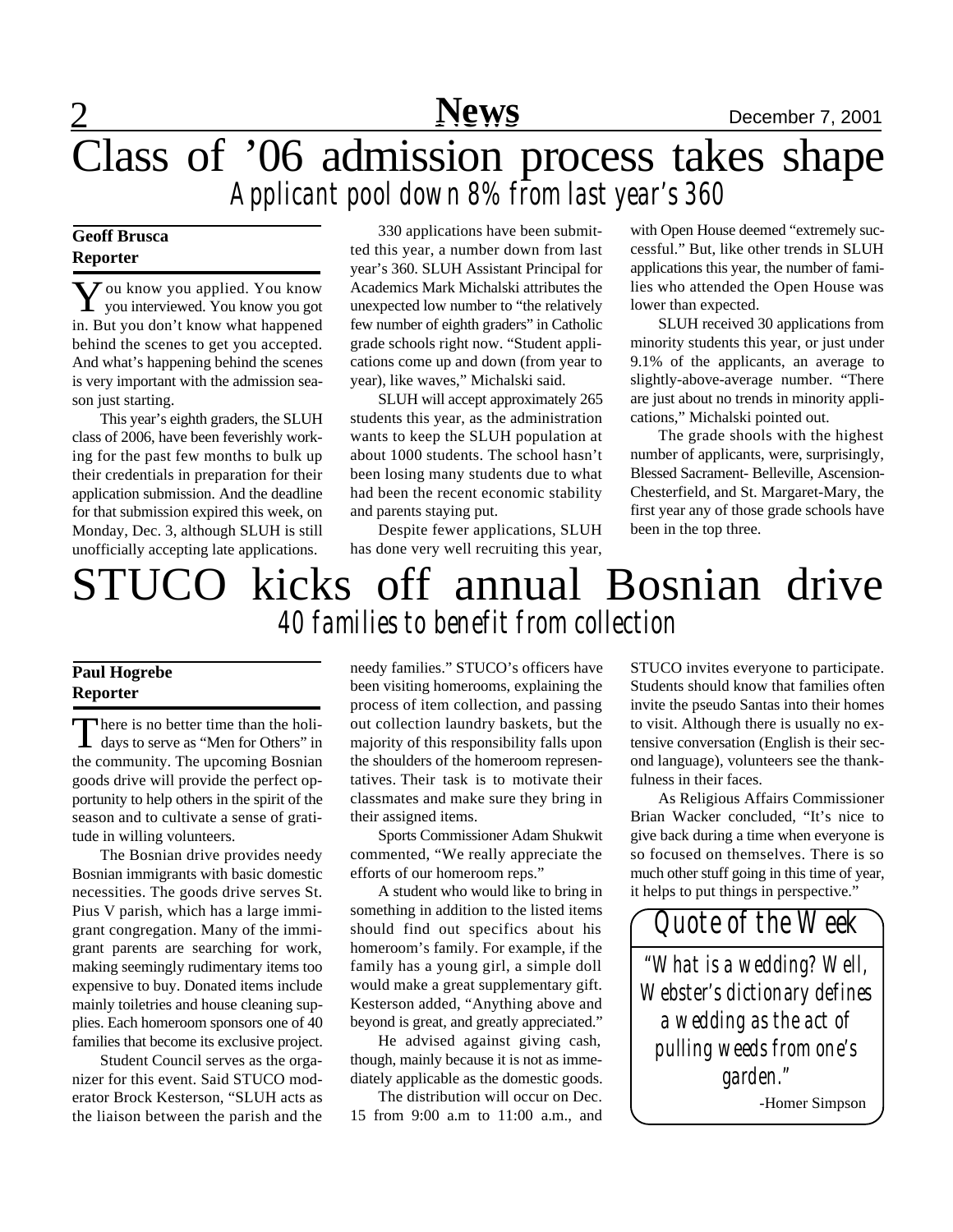# LETTERS TO THE EDITOR

J. Neilsen questions student attitudes toward female principal

*Editor's note: This letter was composed before Dr. Schenkenberg was announced as the next principal.*

#### To the Editor:

I must say I am pleased to see our school so involved, perhaps because of the extensive *Prep News* coverage, in the current search for a new principal. Three candidates await the decision of the Search Committee, and students and teachers are anxious to learn who will lead the school in the near future. It is good to see that we as a community actively participate in the decisions that will affect us. It is not too difficult to find someone around the school discussing the search and the candidates. I am concerned, though, about the nature of recent discussions which have centered around Mr. Hannick and Dr. Mary Schenkenberg.

Most people have some opinion on the subject: this candidate could bring this to the school, that candidate might change something we like, and I have heard some students expressing concern that Dr. Schenkenberg may not be the right person for the job. Such opinions are fine as long as they are based on facts. Unfortunately, I have not yet heard one argument against Dr. Schenkenberg that fits that description.

What I do hear is intelligent young men trying to justify not wanting a woman to be principal. Most often, students attempt to disguise that sexism as concern for Dr. Schenkenberg; they don't think she can handle it. Handle what? Is it the crude sexual jokes? Would the arrogant attitude of sexual superiority overpower her? If these students are referring to the shocking difference between our claim to be "Men for Others" and the way we tend to treat women, I think it's enough to do anyone in.

Others claim that it's not our fault. Women are too sensitive, they say. But how can you blame a person for being offended when you offend them? It doesn't matter if it was just a joke. A joke does not excuse its content by virtue of being a joke. We may not want to admit it, but our actions and our words have consequences, and if what we say offends people, we need to change.

Still others worry that Dr. Schenkenberg might do something that would damage SLUH as a school or community. I would like to know what the basis of that concern is, aside from her gender. This woman is just as qualified as the other candidates. All three know what it means to be principal and I'm sure, given the SLUH presence in St. Louis, know what this school means to us. They will not change it on a whim.

Furthermore, to those of you who argue that having to learn all about running our school would make her job rather different, all jobs have some training period. Our next principal, no matter who it is, will need to learn how best to run the school and will certainly have the assistance of Fr. Sheridan, Mr. Michalski, and the rest of our administrators.

Do not worry that a principal we don't know will hurt the school. Worry instead that we will hurt it ourselves. If anything can hurt a school with such a strong tradition of intelligence and influence, it is ignorance. Students who refuse to be open to growth should reconsider their choice to be part of the SLUH community, because if sexism is as big a part of the SLUH attitude as it seems, then what we need more than anything is change. All I ask is that you think before you speak. Think before you judge someone. There is no need to offend people, no need to hurt people. The best way to show what it means to be a part of SLUH is to act carefully, thoughtfully, and respectfully.

Joey Neilsen, '02

### Students should have been notified about principal decision

### To the Editor:

This letter is in response to the recent appointment of the new principal. I am not going to discuss whether or not she is qualified or the fact that she is a female. I am sure she is qualified for the position and that she was the best candidate for the job. I also am not trying to knock down the administration for the decision because they are qualified to make the right choice. The fact that she is coming from being a principal at Nerinx (all girls) to SLUH, an all boys school, makes no difference in my mind. Dr. Schenkenberg will make a fine transition.

The thing that personally bugs me about the situation is that we as students of SLUH were not the first to know. We found out either on the news or from a friend who watched the news on Wednesday night. I believe that, out of respect, we as students should have the right to be the first to know before the entire St. Louis area.

This is our school, and we are not the minority. We are the majority as students. It would have been nice to have a say or some input into the type of principal that was hired into our school. Would that have even made a difference? Probably not, because in the end the heads of the school would make the final decision.

The administration has talked about how they are looking out for our interests and our needs, but I don't believe that this was the case. Maybe the administration was looking out for us, but actions speak louder than words. In this situation, the actions contradicted the words. Thank you.

Adam Siebenman, '02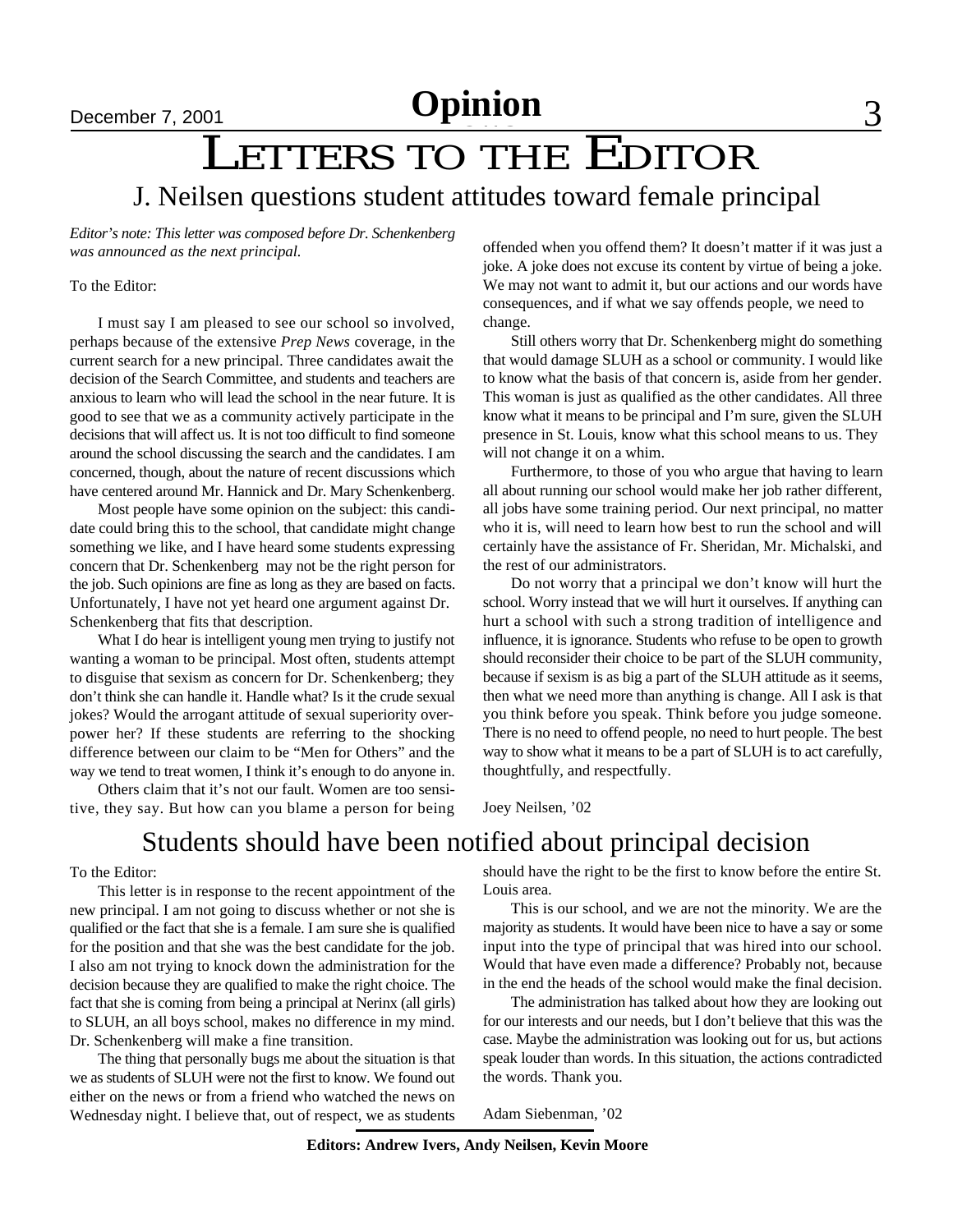4 **Opinion** December 7, 2001 **Opinion**

# LETTERS TO THE EDITOR Father of Kirkwood suicide victim remembers son, warns others

*Editor's note: the following is a letter written by Gary Koeneker, the father of David Koeneker, a senior at Kirkwood High School who committed suicide the Monday before Thanksgiving. Koeneker read this letter on Kirkwood's morning video announcements the following week, and agreed, via an intermediary, to have it published in the* Prep News.

David just turned 18 on November 17 and was maturing and making plans for the future in many ways. He was a gifted student with a 3.6 GPA and was earning a 3.9 GPA this semester. He was very involved in the media department at school, was on student council, practicing for one of the school plays as well as many other activities. He gave blood after the September 11 attacks to help the victims in New York. He had many, many friends.

He was in the process of planning which college to attend in addition to planning a spring break trip to Mexico with a number of his senior buddies. We talked about going on a brief ski trip over President's holiday and a couple of days ago I just found a new pair of ski gloves that he recently purchased. We just received some pictures we took on the night of the Friendship Dance and he was nothing but smiles. We celebrated his birthday the following day and again we saw his wonderful grin.

In many ways he was a gentle mental and physical giant to us. He was working out and went from this wiry kid to the tallest and probably strongest in our family. Last March our family went on a cruise and David, Brian and John, David's older brothers, and I played a pick-up game of basketball with four other guys on this ship. These other guys were in their 20's and 30's. No doubt I was the oldest one on the court by far. I started to guard one of

### Bartz responds to poster vandalism

To the Editor:

As the parent of a recent SLUH graduate, I was sorely disappointed to read about the vandalizing of one of the flyers posted in the school announcing the talk by Dr. John Slozar about the U.S. Army's School of the Americas.

 How sad that a SLU High boy felt a need to revert to hit-andrun tactics instead of open discussion. One may, of course, debate whether the United States should continue to partake in terrorist training for its own political agenda, but it is simply a fact that dozens, if not hundreds, of graduates of the so-called "School of Assassins" have actually participated in the brutal murders of civilians (including Jesuit priests) throughout Central America, and that the manual put out by the school is a model of terrorist guidelines. Even the Department of Defense admits to this. Your editorial writer did a superb job of challenging the misguided lad(s) to attend Dr. Slozar's talk and engage in debate. That's the spirit of SLUH that I've grown to love. May it continue and thrive.

the opponents and he wiped me out on every play. I switched and put David on this full grown man who was the tallest guy on the court and David literally man-handled him. We won the game thanks mainly to David. About two months ago David challenged me to an arm wrestling contest. I reluctanly agreed. I gave it my best shot. He took me down three times—in a row. I think I told him that I was feeling a little sick that day and that was why he beat me. We laughed because we both knew it was not true. What a bittersweet moment for a father to lose the match yet at the same time see his son grow into a young man. I asked him for a rematch six months later to give me time to work out in the gym. He agreed. Unfortunately that match will never take place, although if it did he would have probably kicked my butt again.

David's two brothers remember how when he was three, his mother took the three of them shopping. Excitedly, David inquired, "How much dollars can we waste?"

David's mother will always fondly remember hiking the Grand Canyon—all 17 miles—side by side with David because she was bringing up the rear and he insisted on staying with her. And every morning and every night he kissed her and told her he loved her and she kissed him and told him she loved him, even though he was a Democrat. He laughed on his 18th birthday about being taken out to lunch by five women over 50.

The reason I am giving you all of this background is to give you a sense of our total shock when his death occurred. It seemed so inconsistent with all of the things David had going for him. Unknown to us, David suffered from an undiagnosed case of **see KOENEKER, 5**

Dr. Schenkenberg greets the

# student body

To the young men of St. Louis University High School:

Greetings! I was thrilled when Fr. Sheridan asked me to serve as your principal beginning next year. I know SLUH students to be bright, caring, committed young men, students I will be proud to work with and represent. My job as principal officially begins on July 1, but I may be on campus occasionally to meet with Fr. Sheridan and Dr. Bannister. If so, please stop me and say hello. I am anxious to hear from you what it means to be a SLUH student, what you value most at SLUH, and what your dreams are for your school community.

I plan to host listening sessions for students sometime near the end of the second semester. In the meantime, have a blessed Christmas and a successful end to the semester.

I received my first Jr. Bills hat yesterday and have been wearing it with pride. See you at the games, at the theater, and in the halls.

Mary Schenkenberg, Ph.D.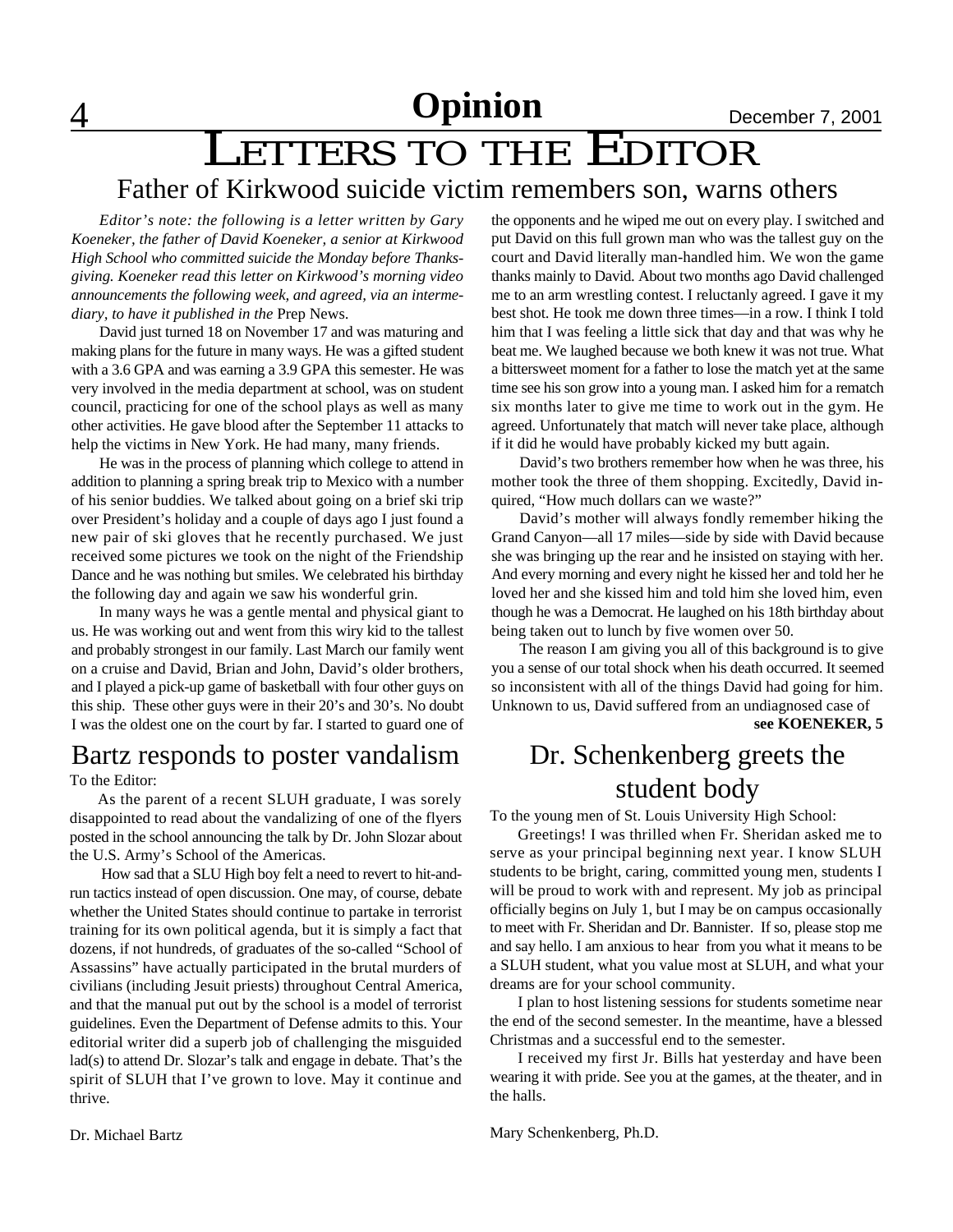# December 7, 2001 **News** 5 Speakers address School of Americas, India

### **Andrew Ivers Editor in Chief**

This week, two guest speakers pro-<br>vided the student body with their his week, two guest speakers proinsights on human rights violations. John Slozar, a St. Louis University professor of social work, spoke on Monday about the history of protests against what was until recently called the School of Americas. On Tuesday, Cederic Prakash, S.J., who coordinates the United Christian Forum for Human Rights and directs the Xavier Social Service Society, spoke about religious turmoil in eastern India.

The U.S. government established the School of Americas at Fr. Benning in Columbus, Ga. in 1946 to train Latin and South American soldiers in special military techniques, commando tactics, torture, and execution.

The man who began the serious protests against the SOA is Roy Bourgeois, a priest who led a handful of hunger-strikers the week before Thanksgiving in 1990. By 1999, the number of participants at the

### KOENEKER

#### $(from 4)$

depression—a chemical imbalance that he tried to deal with and he did not seek help for. On the surface he displayed typical teenage behavior—in fact David gave us very few problems—but under the surface this chemical imbalance caused him to suffer immensely. He did not display the typical characteristics of depression like withdrawal from friends, declining grades, or the inability to function. Instead, he masked over this situation. This is not just my theory. This is what we learned subsequent to his death with the help of a suicide professional and related evidence.

While we did not know about the depression, we did have several knock down drag out fights when we learned that he had been smoking pot. I don't know how often or how much or what other drugs he may have tried—I am sure some people at school know, but frankly Ft. Benning protest had grown to 12,000.

Theology teacher Paul Spitzmueller coordinated Slozar's presentation. He met Slozar when he participated in the Ft. Benning protest when he was a student at SLU. Said Spitzmueller, "I wanted to bring awareness."

"I was really pleased with the turnout. I was really impressed with the staff that showed up," Spitzmueller said.

On Tuesday, Cederic Prakash, S.J., spoke to a handful of students about his work with over 90 Jesuit grade schools in Gujarat in eastern India. Ninty percent of the religious population of the region is Hindu, yet the schools serve both Hindu and Muslim slumdwellers.

There are over 300 Jesuits working in the region, yet due to the strong presence of Hindu nationals, who have practiced their religion in an unaccepting, fascist manner for over half a century, those men are strongly persecuted. Catholics, like Prakash, and other more accepting people in the area are frequently threatened and sometimes even physically attacked sim-

at this point it probably does not matter and I am not here on a witch hunt. I don't know for certain the exact medical impact

*"He did not display the typical characteristics of depression like withdrawal from friends, declining grades, or the inability to function. Instead, he masked over this situation."*

these drugs may have had on this depression, but I just can't fathom it helped his situation. I am not certain, but I have the impression that drug use among teenagers ply because of the nationals' spartan acceptance laws.

Prakash said the nationals frequently twist his words for propaganda. Another example of their manipulation of history is their portrayal of Hitler as a hero, a great nationalist, in history books.

Such portrayals are for youth lucky enough to receive an education, though. Most drop out, hang out in street gangs, and frequently enter into area violence.

"Life is one big rejection, with ultimately no meaning, no future," Prakash said of typical slumdwellers, specifically high school-aged boys. "You have access to life," he said to the students present, "There are others like you who have no access to life."

Prakash also works as a proponent of the civil rights of people in the area and has a strong backing from those he protects. When he spoke out for shepderds who were being forced out of their only way of life by the government in the village of Aminabad, the shepherds warned the opposition, "If anything happens to (Prakash), Aminabad will burn."

is much more common than most parents perceive.

What I do know for certain is that my son is dead and I will never see him again.

Several students confided that they may also have some problems and David's death shocked them into seeking help. We applaud their courage. I am not naive enough to think that this message I am about to give will sink in with everybody, but I hope that if any good is to come from David's death, this grieving father and mother who stand before you, stressed out to the max, ask you ... I implore you, I beg you on my dead son's behalf ... to seek help if you think you need help and to simply stop using drugs, period. I bet if David could now speak he would say the exact same thing.

Despite all this, we are very proud of David, we still admire David, we love him without reservation and we will miss him immensely. Thank you.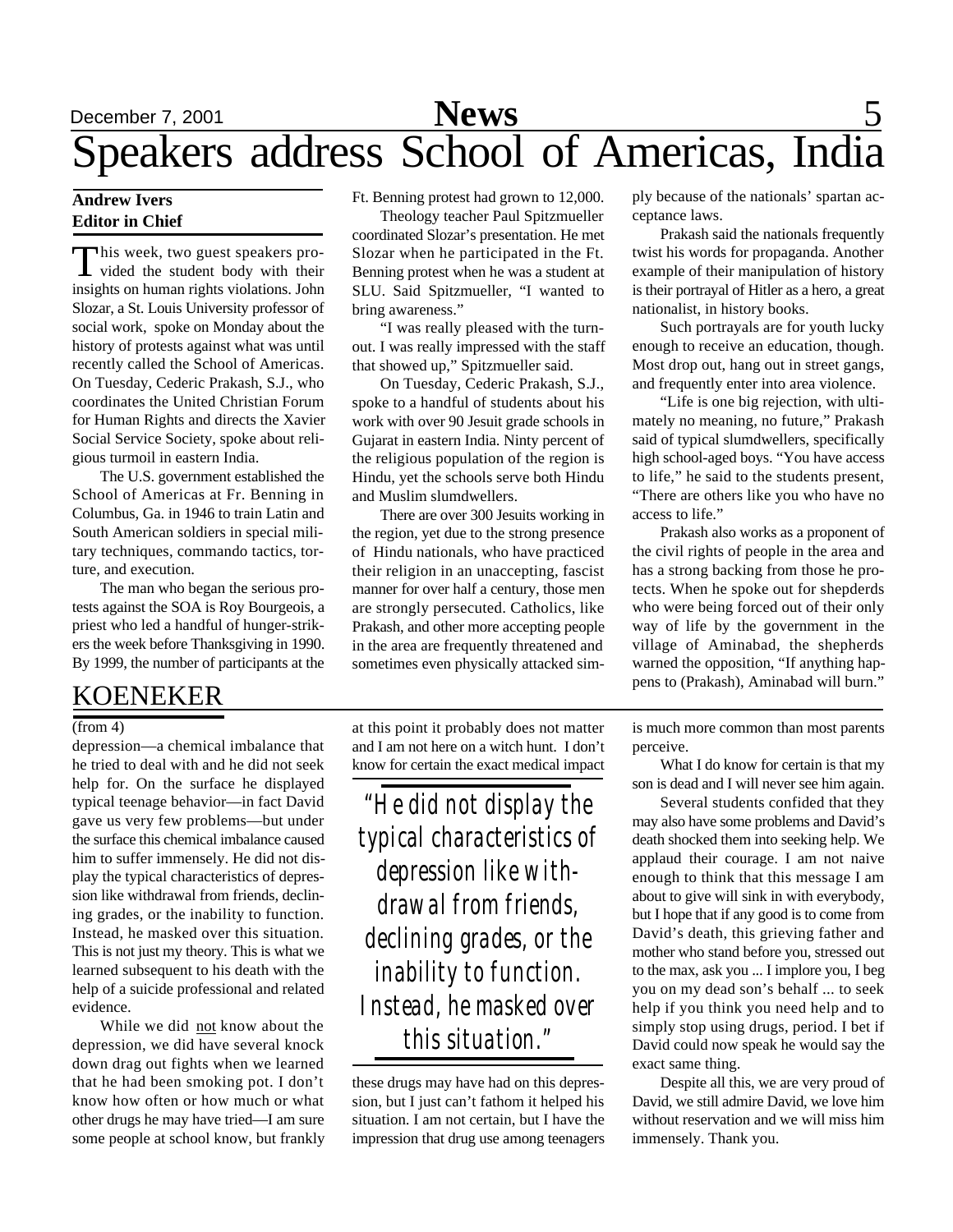## **6 Sports** December 7, 2001 Singletbills beat CBC, improve to 3-0 **Sports**

### **Mike Smallwood Reporter**

The Wrestlingbills had a challeng-<br>ing week against the Windsor Owls he Wrestlingbills had a challenglast Thursday and the CBC Cadets on Tuesday.

 In the victory against Windsor, Rob Nahlik (112), Kevin Pape (160), and John Stathopulos (275) picked up points for forfeits. These points, along with Boyd Gonnerman's (119) pin at 3:29, Justin Clerc's (145) 12-4 decision, and Dan Wankum's (171) pin in only 52 seconds accounted for SLUH's 36 points. The Owls were able to put up a challenging 33 points but the Jr. Bills held on for the victory to improve to 2-0.

On Tuesday, the cocky Cadets, as several team members described them, were a real test for the team. There were several "swing matches," as co-captain Colin O' Brien described them, matches that could go either way, that "we needed to win to win the dual."

Nahlik's victory against past state qualifier Don Schunk was "huge," according to head coach Tim Curdt. Nahlik not only beat him, he pinned him at 3:29 to tie up the team score 6-6.

Gonnerman, after escaping the clasp of his opponent late in the 2nd period to tie the match at 5-5, got his opponent to a

nearfall position in the 3rd period when it mattered to pick up three points for the win.

After several losses to the Cadets, SLUH was down 25-9 when Clerc (145) won another one of those important swing matches. Escaping from



**Chris Wagnitz drives a Windsor wrestler's head to the floor.**

the down position he chose at the beginning of the 3rd period, he attacked his opponent with the quickness of a panther to take him down. Then he forced his opponent to his back at 5:16. Clerc's win started a SLUH

onslaught.

The "consistent" Chris Wagnitz, as Curdt described him, burst into the 3rd period for a pin at 4:17.

"Getting Colin (O'Brien) back in the line-up was comforting," said Curdt as

O'Brien (160) wrestled his first match of the year. He started where he left off last year, pinning another opponent by putting his legs in and riding him to a pinfall at 3:45. John Orbe literally pummeled his opponent as the

Cadet he faced was almost disqualified on account of not being able to stop his bleeding. But when he finally did stop bleeding, Orbe continued to out-wrestle

into the 4th quarter, a late run by Pacific could not be countered. With more questionable calls from the officials in the 4th

hands.

### **see CHOKE-HOLD, 11**

on Adam Siebenman that was reversed twice, the game slipped through the Basketbills

the tape on Saturday, and no part of Adam's body crossed back over the line," said

"We watched

## Basketbills lose opener, beat Lindbergh by though the Jr. Bills were leading going

### **Reid Henderson Reporter**

The Basketbills kicked off the<br>
2001-2002 campaign last Friday 2001-2002 campaign last Friday against the Indians of Pacific, Missouri. The game against Pacific marked the first SLUH varsity game under new coach John Ross, and Ross had his troops prepared for the first battle of the season.

Starting the game for the Jr. Bills were Kris Lowes, Adam Siebenman, Freddie Daues, Kevin Schroeder, and Matt Wyrwich. The game did not start off how the Jr. Bills expected, though, with senior big man Matt Wyrwich getting into foul trouble early. Wyrwich ended up only playing 8 minutes of the game because of non-stop petty calls every time he stepped on the court.

"Matt adds a different dimension to the team. He can do a lot of stuff that other tall guys can't and losing him for a large part of the game hurt us a lot," said assistant coach Tim Rittenhouse.

Despite Wyrwich's limited playing time, he still added 7 points, going 3 for 4 from the field.

With the big man out, Phineas Troy and Sean Reidy stepped into the spotlight to take over for Wyrwich. Playing catch up ball early, the Basketbills jump-started their offensive attack late in the second quarter

ending the half with a Wyrwich. **Phineas Troy shoots against a tough Pacific team.** clutch shot by Kris Lowes and a tied score.

In the third quarter, the Jr. Bills took control of the game, especially after a twohanded dunk off a fast break by K-Lowes. Lowes, the leading scorer for the night, had 20 points and also added 5 assists. Even



With the score still close late, in stepped Wyrwich. SLUH didn't, though, and that was the game. "We came into the game overconfident and not ready to play mentally." said senior Freddie Daues.

**see ORANGE BALL, 9**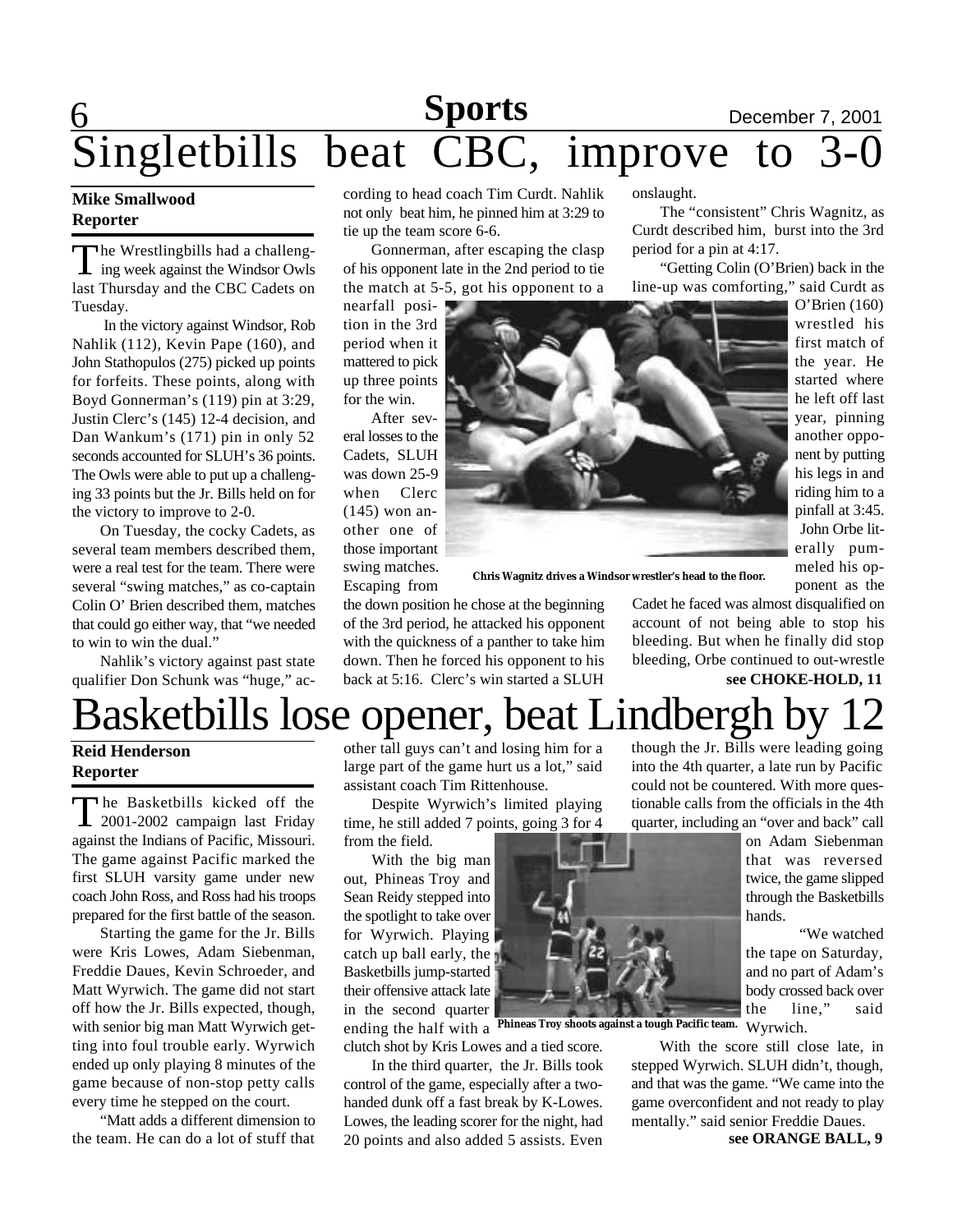### December 7, 2001 **Sports Feature** 7 New coach Ross leads Jr. Bills up the floor **Sports Feature**

### **Kevin Moore Sports Editor**

Coming in as the head basketball coach<br>at a large school like St. Louis U. at a large school like St. Louis U. High in a tough conference like the M.C.C. would be difficult enough. Replacing Don Maurer, whose dismissal after last year's season sparked controversy among some students, players, and alumni, puts a little more pressure on the incoming coach to lead the team to a competitive season. Star Troy Lindbeck's decision to transfer to a different school during the summer would force the coach to find more ways to produce. Yet head coach John Ross' transition to SLUH basketball has been

smooth, and he expects the team to have a strong, exciting season.

Ross, who graduated from DeSmet in 1987, developed many of his ideas and attitudes at his previous coaching jobs. He first coached varsity basketball at Whitfield High School from 1993-94. While at Whitfield, he was the head coach of the girls' team and an assistant on the boys' team. "From coaching girls, I think I learned a better way to handle players," said Ross. "I've never been a yeller or a screamer. I try to never yell at an individual, and I think I learned that (at Whitfield)."

In 1994, Ross returned to DeSmet as an assistant coach. "At DeSmet I learned a lot of game strategy because I had great coaches to work with," he said. "At DeSmet there were good basketball players who could retain a lot of information, as opposed to just good athletes."

From 1998 until last season, Ross was the head coach at Brentwood High School. "At Brentwood I learned how to run a program and make decisions, and, to some extent, humility." Since Brentwood was such a small school, it was often difficult for Ross to find enough strong players to compete against other schools. However, coming to SLUH gives Ross the opportunity to coach at a school with a larger pool of players.

Although he says coaching basketball takes more time at SLUH than it used to at other schools, Ross still manages to teach three sections of algebra. "It's something I've done since I started," he said. "The time spent here with basketball has been much greater than...in the past, but it's easier when you enjoy what you're doing."

In comparison to the other schools he has taught and coached at, Ross said, "(SLUH is) unbelievable...apples and oranges. But it's more than just basketball; it's the atmosphere. At DeSmet, students would mostly leave at 3:00, and only teachers would be left at school. That's

as opposed to one player scoring thirty."

After former coach Maurer's dismissal last year, it would be difficult for any new coach to follow such a controversial situation. "I realize (the situation) exists, but I just have to live through it and try to be who I am and hope things work out for the best," commented Ross.

Ross also is positive about Lindbeck's transfer to Collinsville High School. "I've still got players," said Ross. "That's a decision (Lindbeck) had to make. I'm still very happy with the players we have."

Assistant coach Tim Rittenhouse is excited about Ross and the team this year. "I think it's been a pretty good experience for everyone so far, coaches and players,"

> said Rittenhouse. "From a coaching standpoint, Ross is very positive and energetic. Personally, I think he's innovative, both offensively and defensively. He brings new ideas that I've never seen, and he's open to all of his coaches' ideas."

> Rittenhouse continued, "We have a group of seniors specifically that have some ideas about what they want to do, so they are very open to new ideas so they can achieve what they want to achieve. It's a great situation." Rittenhouse said one of the most exciting things this year

why I love St. Louis U. High...there are always people here until around 10:00 doing something."

Since he didn't know most of the SLUH players when he was hired, Ross took numerous steps to get to know them before school started. "We did a lot this summer (to get to know each other)," said Ross. "I met individually with the players and the parents." Ross also used time spent in open gym, a varsity camp, and tournaments to get to know the players.

Ross' strategy mainly involves strong defense and team scoring. "We always try to put defense before offense," he said. "We also center around the team concept. I like when many players score ten points

has been the players' "'Let's get to work'" attitude.

Of Ross' transition into SLUH basketball, captain Kris Lowes said, "It's been pretty smooth. He's such a nice guy. I think it helps that he's a teacher because he gets to know the student body outside of basketball. He's pretty easy to talk to, and he's proven he's an intelligent coach. A lot of the stuff we're doing this year is different, but I think it's going to work. He brings new energy to the game."

Ross believes that the Jr. Bills will be successful this season. "I hope we're doing our best at all times," he said. "Personally, I just hope I prepare our guys as best as our coaching staff can."

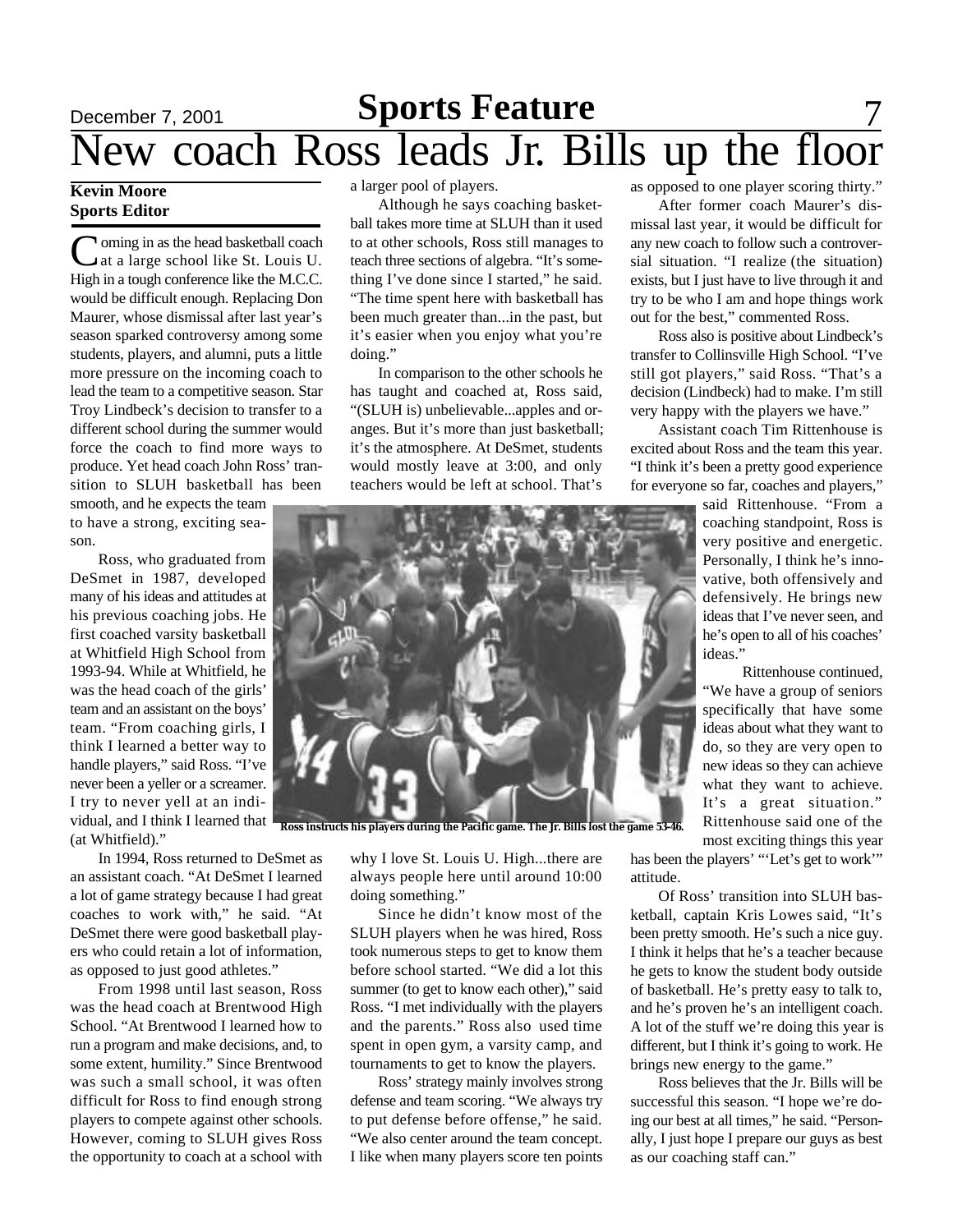## **8 News News** December 7, 2001 Icebills stick it to St. Mary's, Hazelwood Central **Sports**

### **Brian Wacker Reporter**

 $\sum_{n=1}^{\infty}$  and three games, you are going win ny time you score 27 goals in your some games." So says head hockey coach Charlie Busenhart, whose Jr. Bills reeled off two more convincing wins over St. Mary's and Hazelwood Central.

The Stickbills scored a combined 18 goals in the two games, and they have 27 in the last three. At the same time, the Hull-and-Oates-Bills silenced the competition by shutting out both opponents. "We are really making steps offensively," said Joe Mantovani, "without sacrificing our defense. It's great to win that way."

The recent outburst can be largely attributed to the resurgence of seniors Mantovani, Bobby Lachky, and John Greffet. Combined, the trio has 21 goals. "They make it easy to coach," commented Busenhart.

Last Saturday, the CavaliniBills hosted the Dragons of St. Mary's. The game seemed to be over before it started. SLUH lit the lamp 11 times, including two goals each from Greffet and Lachky. "We came out with intensity and controlled the game from start to finish," said Lachky. Sophomore Charlie Effinger shut down the fire-breathing Dragon offense, recording his first shutout of the year.

The SergioMomessoBills went north

on Tuesday to take on the pesky Hawks from Hazelwood Central. SLUH came out flying, looking to extend Effinger's shutout streak. Again, SLUH feasted on their inferior opponents, handily shooting down the Hawks. With goals from Mantovani, Lachky, and Greffet, Bushenhart's H2SO4Bills came out with a 7-0 victory, extending Effinger's shutout streak and giving him two shutouts in as many games. Commented Lachky on his netminder, "He reminds me of a young Tim Cheveldae."

The CraigMacTavishBills take on CBC at Affton tonight at 8 p.m. Warns senior Dennis Burke, "Be there or be square."

# Fishbills glide past Clayton, edge Lafayette *Swimmers beat two opponents by combined 111 points*

### **Michael Petersen Reporter**

The Swimbills improved to 3-0 on<br>Tuesday after crushing normally forhe Swimbills improved to 3-0 on midable foe Parkway Central at Forest Park. The victory came after the Jr. Bills

defeated Clayton 138-42 last week and won for the first time in SLUH's history against traditional powerhouse Lafayette. After the 99-84 win over Lafayette, head coach Terry Murray commented, "I've been waiting a long time to beat these guys. They're not having an off-year. We just have a very deep team that can pick up points when it counts."

The team's depth in all fields of swimming has been a crucial part of its success. SLUH's team is led by Greg Szewczyk and junior Tom Heafner, who each easily won their individual races and later

helped out in the relays. Szewczyk qualified for state in the 100 Free (50.73) and 100 Back (56.52), while Heafner qualified for state in the 100 Butterfly (56.82) and 100 Breast (1:05.10).

Also lunging off the starting blocks is sophomore sensation Kurt Doll, who won and qualified for state in the 200 Free (1:53.61) and 500 Free (5:09.89).

"Other teams rely on one or two hotshots to score all the points for the team, but our team can pick up second,



**The Swimbills' start at the meet against Clayton.**

third, and fourth places for the times we don't get first," said freestyler Jason Jacobi.

Many of the contributors to the team's 3-0 start are juniors and sophomores. "I'm

glad I will have graduated because I just get chills thinking about how good we could be next year," said Tim Roth. When combined with Szewczyk and Heafner, sophomores Nathan Harris and Brad Witbrodt helped to pull out a state qualifying time in the 200 Medley Relay at the

Clayton meet.

Harris qualified for state the next day against Lafayette in the 100 Fly, while junior Carl Thompson also qualified for state in the 100 Breast.

"The Lafayette meet came down to the final race. That's how close it was," said Heafner. SLUH however, would pull out the win as the senior-junior-sophomorefreshman combination of Szewczyk, Winslow Tandler, Doll, and Tim Heafner won first place in the 400 Free Relay, while also qualifying for the state meet.

The Murraybills take on many top teams in the St. Louis area today and Saturday as they travel to West County to participate in the notorious Marquette Relays.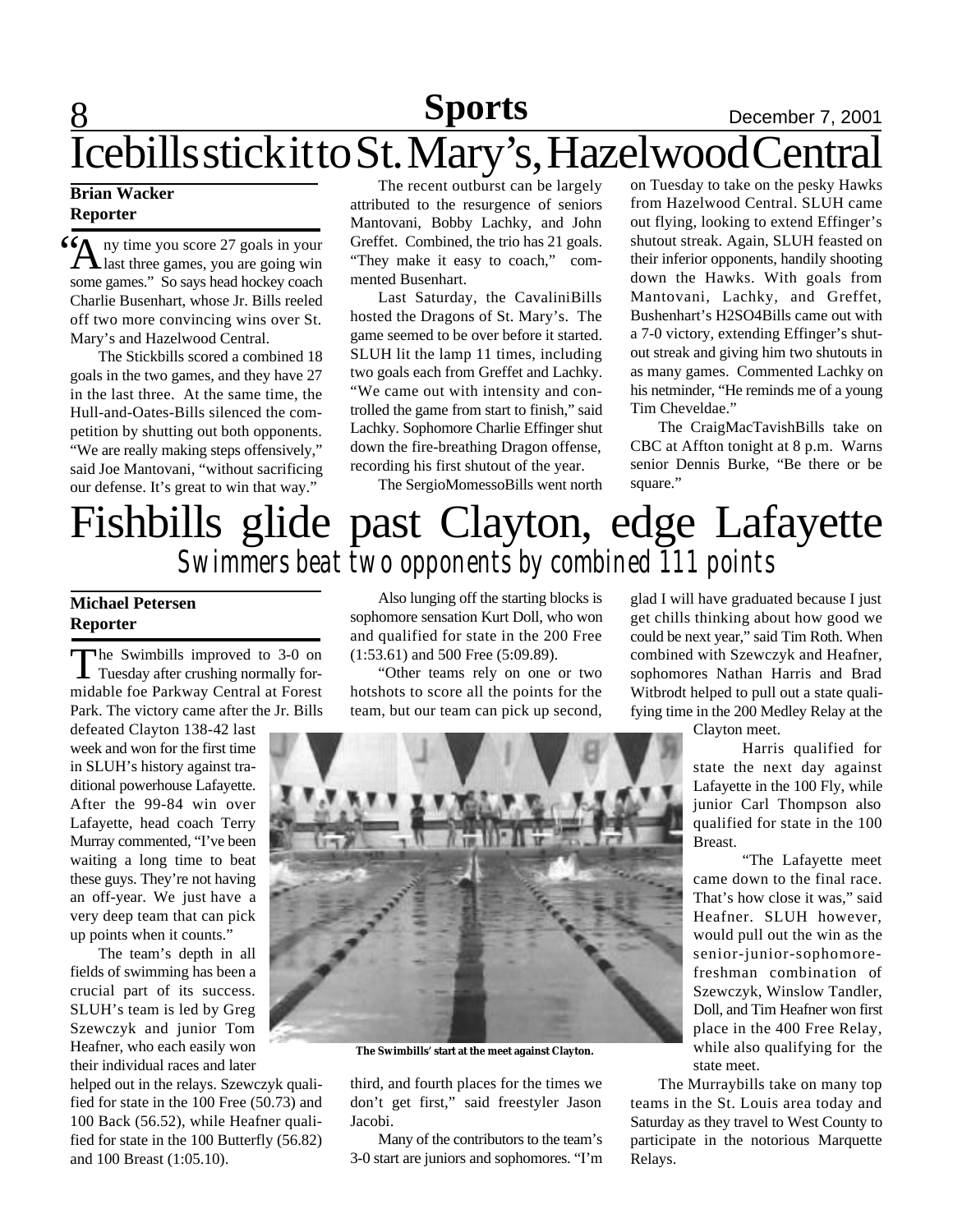### December 7, 2001 **Sports** 9 Racquetbills dominate Vianney in 6-1 victory **Sports**

### **Chris Guilfoy Reporter**

The Racquetbills faced another tough<br>opponent on Tuesday, as they took The Racquetbills faced another tough on defending state champion Vianney. The Jr. Bills had much momentum going into the game after defeating rival Kirkwood.

"The Gipper," a strong speech given by Notre Dame football coach Knute Rockne, was motivational and gave confidence to the Fighting Irish as they took on Army in 1928. The speech helped Notre Dame defeat their rival Army. In similar fashion, always serious Mike Gau gave his own rendition of "The Gipper" speech to prep the Jr. Bills for their big match against Vianney. While in tears, Gau motivated the Racquetbills to play a hard match and send the Golden Griffins home winless on the day.

The Jr. Bills opened strong, with three quick wins from Matt Soraghan, Mike Gau, and junior Chris Guilfoy. Second

### ORANGE BALL

#### (from 6)

"Sometimes we think that the 'SLUH' on our chest will win the game for us and we forget that we have to come out and play," added Lowes. Whether it was overconfidence, first game jitters, or Pacific fans outnumbering SLUH's fans 10-1, the Basketbills lost their first game 53-46.

When the Basketbills stepped onto the court at Webster for the first game of the Webster Classic Wednesday night, they were determined to show everyone that the loss at Pacific was a fluke and they would not repeat that kind of performance, especially against Lindbergh.

Lowes set the tone in the opening seconds of the game, viciously attacking the hoop, making the basket, and drawing the foul. The Jr. Bills' flawless play put them up 14-0 before Lindbergh even hit their first shot. By the end of the first quarter, six different players had scored. The passes were crisp, the defense was dominating, and the shots were 100 percent cotton. Lindbergh looked confused, not knowing which scoring threat to try to

seed Joe Sharamitaro also won his game in quick fashion, 15-3, 15-6. Very quickly the Rolloutbills had four wins under their belts, and a victory over Vianney. How-

ever, the Jr. Bills were still shooting for a sweep.

Third-seed Andy Schumert played a strong match and also won, 15-11, 15-14. Tied 14-14 and about to lose the second game and move into a tiebreaker, Schumert and his opponent

went back and forth for the win. Yet Schumert finally found his shot and put his opponent away to win the match.

The doubles team of junior Mike Brand and sophomore Phil Matthews took the court next against a tough Vianney team. They started strong and easily won

their first game 15-9. However, their opponents stepped their play up in the second game and crushed the doubles team, 15-5. Brand and Matthews then tried to

> regain their strength for the tiebreaker, yet they came up short because of poor shot selection, losing the match 11-6. Commenting on their play, Brand said, "Phil and I could not capitalize on the many opportunities we had to put them away."



**Preparing to serve, Guilfoy eyes his opponent.**

Top seed Kevin Moore took on a very strong Vianney player to end the night for the Jr. Bills. Starting the game on a cold streak, Moore quickly got down 11-0 in the first game. After two timeouts, Moore regained his play and won eleven straight **see STREAK, 11**

shut down and too scared to put up a shot within 10 feet of Wyrwich.

The dominant play continued into the second quarter with guard Kevin Schroeder starting things off by hitting 2 threes, the second one from well beyond the arc. Asked later about the team's performance, Schroeder replied, "Bling bling."

The fun didn't stop there though. The score rose to 26-6 and then 32-13 at half. With a large lead in the third quarter, the Basketbills refused to let down. After a Lindbergh steal, guard Adam Siebenman flew down the court and smacked the ball out of the Lindbergh guard's hands. His hustle was characteristic of SLUH's play all night, diving for balls and going hard every play.

After a late run by Lindbergh, the Basketbills sealed the victory with clutch free throws from Lowes and a baseball pass from southpaw Daues to fellow southpaw Anthony Benbow, who laid the ball in for the score. The final score for The WeDon'tNeedTroyLindbeckbills was 5644.

"We were 0-3 in this tournament last year, and, Webster being my home town, I was determined to not let that happen again," said Siebenman.

Of his first win as SLUH head coach, Ross commented, "It's fantastic. I don't have enough thank-you's." Ross was pleased with his team's performance adding, "We had a great start. The press worked well and really got our feet moving. Everything else just followed from there."

Perhaps one of the overlooked aspects of SLUH's first win was the CYCstyle playing time. Every Jr. Bill basketball player saw time on the court, and nine players scored.

It was a great win for the SLUH team, and they encourage everyone to come to their game at Webster Groves on Friday night at 7:30. With a win on Friday, the Jr. Bills will play Saturday at 8:15. Also, don't miss the slam-dunk contest Saturday morning featuring Lowes.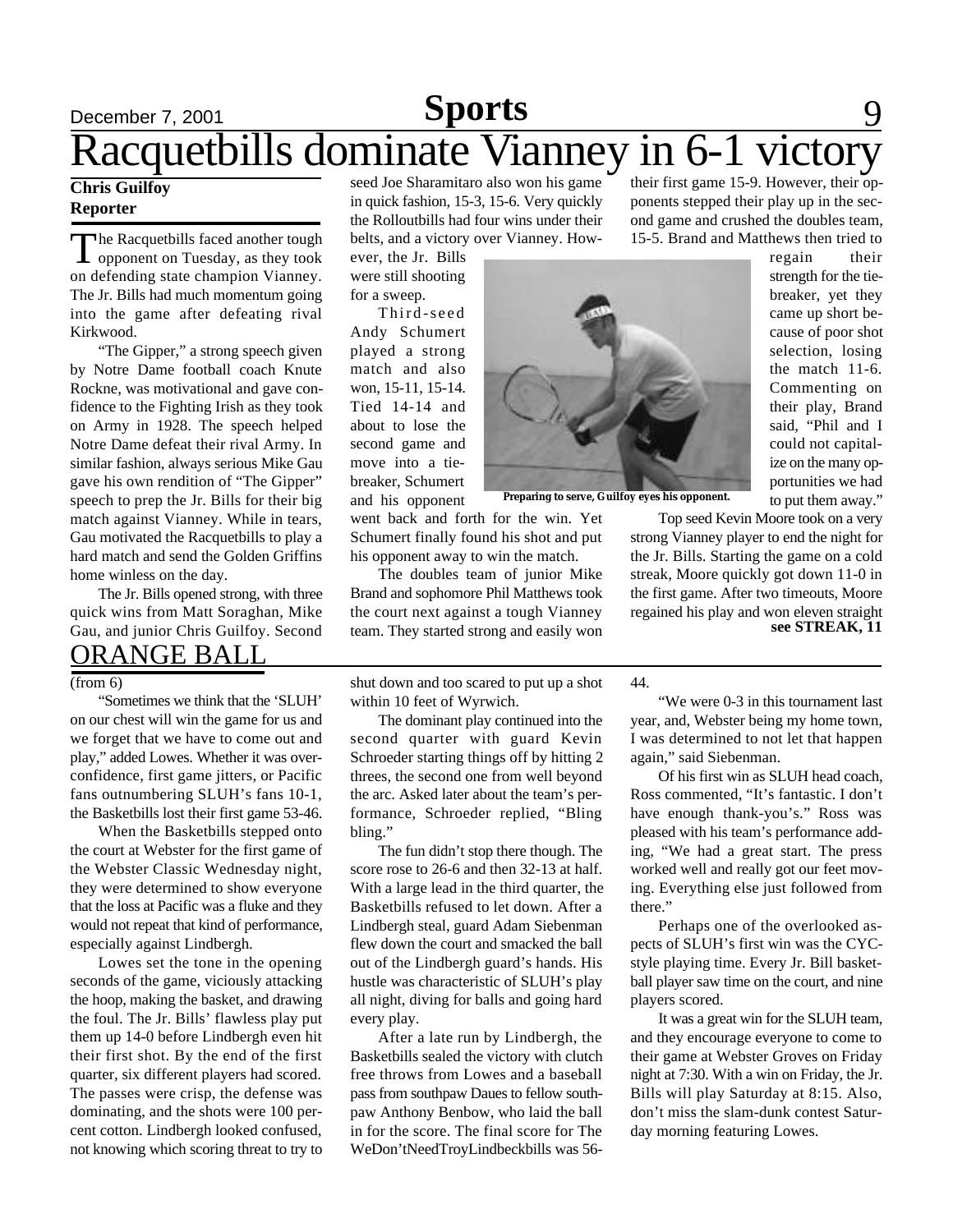# 10 **News** December 7, 2001 DR. SCHENKS

#### (from 1)

question of leadership."

The selection of Schenkenberg marks the end of a lengthy process. The sixperson Principal Search Committee, made up of faculty and board members, was charged with the duty of finding applicants and ultimately recommending one candidate for the job. From an initial pool of applicants, the committee narrowed the field down to three candidates two weeks ago.

The three finalists visited SLUH last week for a forum with teachers and interviews with Sheridan and the committee. On Tuesday, Wednesday, and Thursday last week, teachers gathered in the library to hear each candidate speak briefly about themselves and then answer questions from the faculty.

Breslin believes that the faculty forum with each candidate was an invaluable part of the search process. Because the committee wanted an open decision including the faculty and staff, Breslin received dozens of e-mails from both faculty and staff asking for more information about each candidate. Breslin believes the role of teachers in the process allowed everyone to be more comfortable with the decision.

Breslin says that each member of the Committee was given a specific area in which to deal with the interviews. These areas included topics such as administrative experience, co-curricular activities, and professional growth and development. The Committee used the same categories to evaluate all three candidates so that they could make accurate comparisons and contrasts.

According to the by-laws of SLUH, the Principal Search Committee only has the authority to make a recommendation to the President and the executive committee of the Board of Directors. Despite this law, Sheridan publicly stated his intent to approve whatever candidate the Search Committee endorsed. It is this "open and honest process," as Breslin called it, that took a great deal of pressure off the committee.

Despite these conditions, the Execu-

tive Committe of the Board still had to approve the candidate. The Executive Committee is a six-person entity that functions for the Board when the Board is not in session. This committee, which consists of current Board members, happened to include four of the members of the Search Committee. With most of its members having already approved Schenkenberg's nomination as part of the Search Committee, the approval of the Executive Committee came through very quickly.

After a day of deliberating for five hours over the weekend, the Committee notified Schenkenberg. After discussing

## **CREDENTIALS**

*B.A. English, Fontbonne College M.A.T. English, St. Louis University Ph.D. English, St. Louis University Teacher of writing and Literature at Nerinx Hall, Webster U., and Fontbonne College for 25 years Principal of Nerinx Hall, 10 years*

the decision with her husband and family and another short interview with Sheridan, Schenkenberg agreed to become the 18th principal of SLUH.

The official announcement and press release came on Wednesday, and stated that, effective July 1, 2002, Schenkenberg would become principal of SLUH. Schenkenberg said that she was "delighted and honored" merely to be considered for the job. After the final decision, she "was very excited about the possibilities about being a female here in the administration. I'm really looking forward to it."

After a year and a half of absence from education, Schenkenberg believes she is ready to return. "I had been in administration for ten years and I had taught for 25, so I just needed some time to reflect on what I wanted to do next, and I really wasn't sure if I wanted to stay in education or not. I was really just starting to look at options when I got a call from the Search Committee."

In her speech to the faculty at the press conference on Wednesday, Schenkenberg praised SLUH for its commitment to prayer, service, academic excellence, and a "rich array of cocurriculars." SLUH is a "school that is a jewel in the St. Louis area. I have been passed a treasure, and I assure you I will treat it accordingly," Schenkenberg concluded.

 Though Schenkenberg does not take over as principal until the summer, she has expressed great interest in beginning to learn more about SLUH immediately. In addition to setting up listening sessions with faculty members, Schenkenberg wants to meet with student leaders to get a feel for what she calls the culture of SLUH.

 "A woman in this role will have to listen carefully, pay attention to the culture of an all-male school, and I plan to do a lot of that," she explained.

One of the most impressive facets of Schenkenberg's character is her progressive leadership in education. After further integrating technology into Nerinx Hall's curriculum and adding diversified academic requirements, Schenkenberg plans to continue to drive progress at SLUH. "It's all here," Schenkenberg said of SLUH's merits. "But even the best schools must move forward." It is this drive to improve the school that made Schenkenberg stand out among the other candidates.

Though Schenkenberg is certainly an iconoclast, she now becomes part of a recent trend of precedent-setting principals. The principal before Bannister, Paul Owens, was the first layman to become principal of SLUH. Nineteen years later, Schenkenberg is setting another precedent as the first female principal of the school.

Current principal Robert Bannister believes that the hiring of a progressive candidate like Schenkenberg is a good thing. "I think it's a good time to be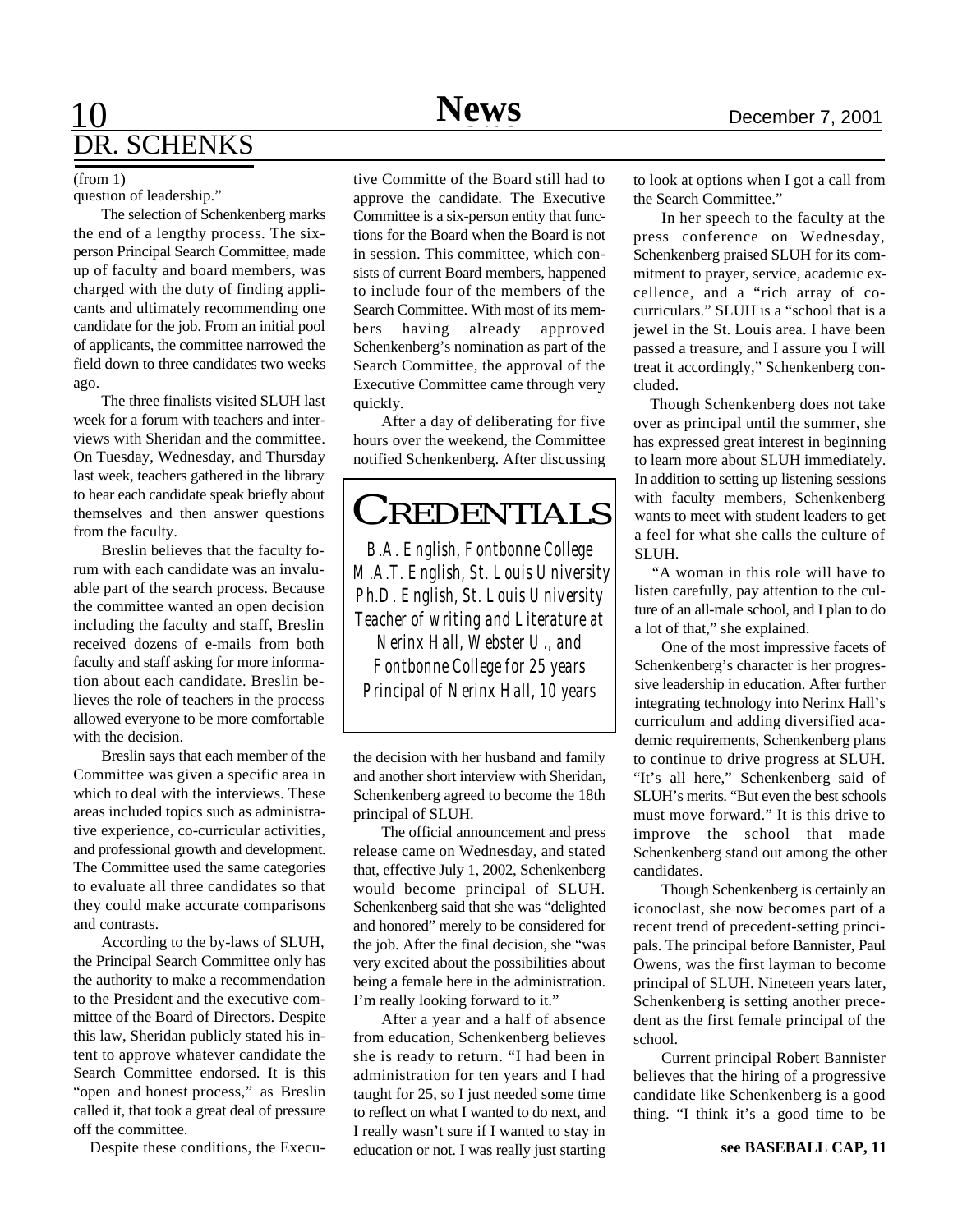## December 7, 2001 **News** 11

### BASEBALL CAP

#### (from 10)

thinking outside the normal box," Bannister said.

Bannister also believes that faculty will benefit from Schenkeberg's personality as well as her talent and leadership. "I think (the faculty) will appreciate her quiet calm way of handling things," Bannister said.

Bannister also expressed great faith in Schenkenberg, citing his daughters that went through Nerinx under her administration as well as his tenure on Nerinx Hall's Board of Directors with her as evidence for his approval of her selection.

Echoing Bannister, Sheridan said that he was "very confident about the committee's decision."

After so much time in an all-female environment, Schenkenberg looks forward to meeting the challenges of an all-male environment. "I think there are a lot of similarities between young women and young men in terms of the need for affirmation of identity, but I think there will be differences, and I look forward to discovering them."

Schenkenberg also said that she plans to continue her idea of empowering students to realize their full talents, something that has become a benchmark of Nerinx Hall's education. She believes that this development of confidence and talent is exceedingly important regardless of gender.

While this point seems obvious, there is a large question among students and faculty members about the wisdom of choosing a female principal. Bannister believes that "often times in a single sex school we have stereotyped the opposite sex, but when you actually work with somebody, or when students see that kind of person in that position, it makes an impact."

Teachers and students alike will feel this immediate impact. Harrison praised the decision and echoed sentiments of many faculty members, calling it a "bold step." He added, "(Students) are all going to work with women; now it's going to start here."

The faculty clapped enthusiastically for Schenkenberg when she was announced at the meeting Wednesday. "It's a good day," history and theology teacher Tom Finan confirmed.

Latin teacher Mary Lee McConaghy said that the selection of a female principal was "something I thought I'd never see." McConaghy calls the decision a fantastic move for SLUH.

Many students were surprised about the decision itself. "I'm disappointed that (math teacher Craig) Hannick didn't get (the position)," said junior Joe Gilfoil. Many students believe that Hannick's reputation with the school and knowledge of the school would have made him a good candidate.

Senior Mike Huelsing also believed that Hannick would have made the best principal. "The big thing at SLUH is tradition; we've always had a guy principal. Mr. Hannick knows the school."

Huelsing went on to say that he had no doubt of Schenkenberg's qualifications for the job; he just wondered if she was the best choice.

The student body is certainly divided on this issue. "I think with everything you have inevitable change," senior Josh Saleem explained. "For SLUH, this is a good change."

Freshman Ryan Franklin rounded out the opinions, explaining his feelings on having a female principal: "It doesn't matter to me as long as they know what they're doing. A lot of things will be different, though."

This last comment is especially indicative of the student response. Whether pro or con, almost every student believes that, in some form or another, vague or defined, the choice of a female principal will change things at SLUH. "Any time there's change, there's nervousness," Sheridan points out. "My feeling is that once people get to know her, they'll understand the wisdom of the committee's decision. I think that the experience of working with her will eradicate any of the qualms students have."

Schenkenberg summed her enthusiasm for SLUH, promising, "I want you to know that I will devote my energy and creativity to ensure that SLUH moves forward in years to come."

## CHOKE-HOLD

#### (from 6)

him until he pinned him at 4:28. This win "solidified the victory," said O'Brien. However, another swing match followed in the heavyweight division. John Stathopulos also beat a returning state qualifier in Tony Pugh in 1:59. After the takedown, Stathopulos worked him over until he was finally able to pull Pugh's arm out from under him to have him immediately smack the mat for the pin.

"They're a very good team," said Curdt, but this was "just a great win." He continued by saying that SLUH is a more balanced team than CBC, but that CBC is probably the better tournament team since they have a few guys that can get a lot of points. SLUH will get the chance to test out their tournament abilities this Friday and Saturday at the Mehlville Tournament.

### STREAK

#### (from 9)

points to tie the game at 11-11. His motivation moved him further in the game, resulting in a 15-13 win for Moore.

Moore commented, "In the first game, Phil (Alles) came out hitting awesome serves and great shots." He continued, "I just settled down and took it one point at a time. When I got it back to 11-7, I heard him cursing himself under his breath, and I knew I could win the match." However, Moore lost a close second game, bringing it to a tie-breaker. Knowing he had to win, Moore pulled his play up a notch and won the tie-breaker 11-4.

Gau commented on Moore's match, saying, "K-Moore took the speech to heart and came back from being down 11-0 in the first game to pull out the 'dub'." Moore's win gave the Racquetbills a 6-1 victory over the Golden Griffins, and a 4- 0 record on the year.

The Jr. Bills' newly-made bandanas were another factor that helped them win their match. The bandanas, which were made by Gau, are often worn by the majority of the varsity squad. Commented Gau, "the bandanas, reminiscent of MacGyver, led us to victory over the Golden Griffins."